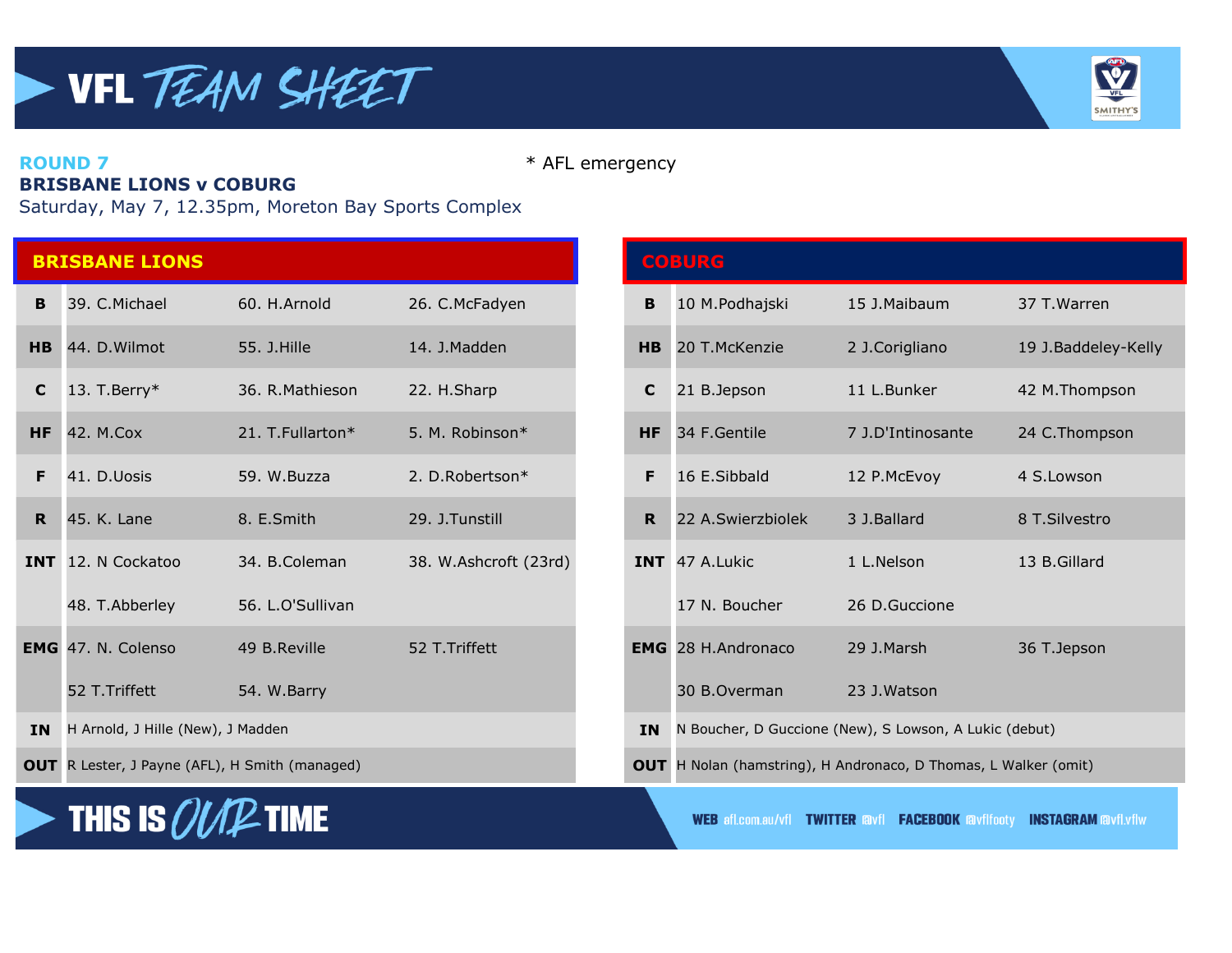

#### **ROUND 7** \* AFL emergency **PORT MELBOURNE v RICHMOND**

Saturday, May 7, 12.35pm, ETU Stadium

**THIS IS** *OUT***E** TIME

|           | <b>PORT MELBOURNE</b>                   |                                                                  |                   |                | <b>RICHMOND</b>                                                                                    |                                                                 |                 |
|-----------|-----------------------------------------|------------------------------------------------------------------|-------------------|----------------|----------------------------------------------------------------------------------------------------|-----------------------------------------------------------------|-----------------|
| B         | 44. W.Reinhold                          | 39. J. Weidemann                                                 | 43. Z.Carter      | B              | 46. B Miller                                                                                       | 6. R Tarrant                                                    | 47. B Nyuon     |
| HB        | 30. E.Phillips                          | 6. F. Roberts                                                    | 15. J.Cucinotta   | H <sub>B</sub> | 36. W Martyn*                                                                                      | 55. L Street                                                    | 30. T Brown     |
| C         | 10. L.Modica                            | 3. E. Templeton                                                  | 4. T.O'Sullivan   | C              | 70. A Johnson                                                                                      | 5. J Ross                                                       | 51. S Banks     |
| <b>HF</b> | 11. N.Burke                             | 17. M.Signorello                                                 | 19. A.Anastasio   | <b>HF</b>      | 27. T Dow                                                                                          | 43. J Clarke                                                    | 16. J Aarts $*$ |
| F.        | 5. N.Holmes                             | 16. A.Manton                                                     | 2. C.Szust        | F.             | 44. S Stack*                                                                                       | 37. M Parker                                                    | 38. N Cumbe     |
| R.        | 47. T.Hofert                            | 42. M.Lentini                                                    | 37. H. Hooper     | R              | 48. T Young                                                                                        | 26. R Collier-<br>Dawkins*                                      | 29. T Sonsie    |
|           | INT 24. T.Cameron                       | 22. C.Stackelberg                                                | 29. C. Walker     |                | INT 59. L Johnson                                                                                  | 61. T Brindley                                                  | 62. N Guiney    |
|           | 26. J.Gasper                            | 28. J.May                                                        |                   |                | 66. B Henderson                                                                                    | 72. M Lefau                                                     |                 |
|           | <b>EMG</b> 12. D.Koenen                 | 20. J.Johnston                                                   | 32. N.Stuhldreier |                | <b>EMG</b> 54. J Sexton                                                                            | 57. N Oakes                                                     |                 |
|           | 40. M.Kane                              | 35. J.Briskey                                                    |                   |                | 67. T Bracher                                                                                      | 73. S Tucker                                                    |                 |
| <b>IN</b> | J Gasper, J May, T O'Sullivan, C Walker |                                                                  |                   | <b>IN</b>      | L Johnson (new), M Parker, J Ross, R Tarrant                                                       | T Brindley (debut), T Brown, R Collier-Dawkins, N Cumberland, T |                 |
|           |                                         | OUT C Wagner (hamstring), J Briskey, J Johnston, D Koenen (omit) |                   | <b>OUT</b>     | M Rioli (AFL), S Ryan (managed), J Bowne, J Davies, M Faimalo, /<br>Oldon I Covton C Tucker (amit) |                                                                 |                 |

|             | <b>PORT MELBOURNE</b>                      |                                                                         |                   |            | <b>RICHMOND</b>                                                                                                      |                                                                                                               |                     |  |  |
|-------------|--------------------------------------------|-------------------------------------------------------------------------|-------------------|------------|----------------------------------------------------------------------------------------------------------------------|---------------------------------------------------------------------------------------------------------------|---------------------|--|--|
| B.          | 44. W.Reinhold                             | 39. J. Weidemann                                                        | 43. Z.Carter      | в          | 46. B Miller                                                                                                         | 6. R Tarrant                                                                                                  | 47. B Nyuon         |  |  |
|             | HB 30. E. Phillips                         | 6. F. Roberts                                                           | 15. J.Cucinotta   |            | <b>HB</b> 36. W Martyn $*$                                                                                           | 55. L Street                                                                                                  | 30. T Brown         |  |  |
| C.          | 10. L.Modica                               | 3. E.Templeton                                                          | 4. T.O'Sullivan   | C          | 70. A Johnson                                                                                                        | 5. J Ross                                                                                                     | 51. S Banks         |  |  |
| HF.         | 11. N.Burke                                | 17. M.Signorello                                                        | 19. A.Anastasio   |            | $HF$ 27. T Dow                                                                                                       | 43. J Clarke                                                                                                  | 16. J Aarts $*$     |  |  |
| F.          | 5. N.Holmes                                | 16. A.Manton                                                            | 2. C.Szust        | F.         | 44. S Stack*                                                                                                         | 37. M Parker                                                                                                  | 38. N Cumberland    |  |  |
| $\mathbf R$ | 47. T. Hofert                              | 42. M.Lentini                                                           | 37. H. Hooper     | R.         | 48. T Young                                                                                                          | 26. R Collier-<br>Dawkins*                                                                                    | 29. T Sonsie        |  |  |
|             | INT 24. T.Cameron                          | 22. C.Stackelberg                                                       | 29. C. Walker     |            | INT 59. L Johnson                                                                                                    | 61. T Brindley                                                                                                | 62. N Guiney (23rd) |  |  |
|             | 26. J.Gasper                               | 28. J.May                                                               |                   |            | 66. B Henderson                                                                                                      | 72. M Lefau                                                                                                   |                     |  |  |
|             | EMG 12. D.Koenen                           | 20. J.Johnston                                                          | 32. N.Stuhldreier |            | <b>EMG</b> 54. J Sexton                                                                                              | 57. N Oakes                                                                                                   |                     |  |  |
|             | 40. M.Kane                                 | 35. J.Briskey                                                           |                   |            | 67. T Bracher                                                                                                        | 73. S Tucker                                                                                                  |                     |  |  |
|             | IN J Gasper, J May, T O'Sullivan, C Walker |                                                                         |                   | <b>IN</b>  | T Brindley (debut), T Brown, R Collier-Dawkins, N Cumberland, T Dow,<br>L Johnson (new), M Parker, J Ross, R Tarrant |                                                                                                               |                     |  |  |
|             |                                            | <b>OUT</b> C Wagner (hamstring), J Briskey, J Johnston, D Koenen (omit) |                   | <b>OUT</b> |                                                                                                                      | M Rioli (AFL), S Ryan (managed), J Bowne, J Davies, M Faimalo, A Hicks, C<br>Olden, J Sexton, S Tucker (omit) |                     |  |  |

**WEB** afl.com.au/vfl **TWITTER avfl FACEBOOK** avflfooty **INSTAGRAM** avfl.vflw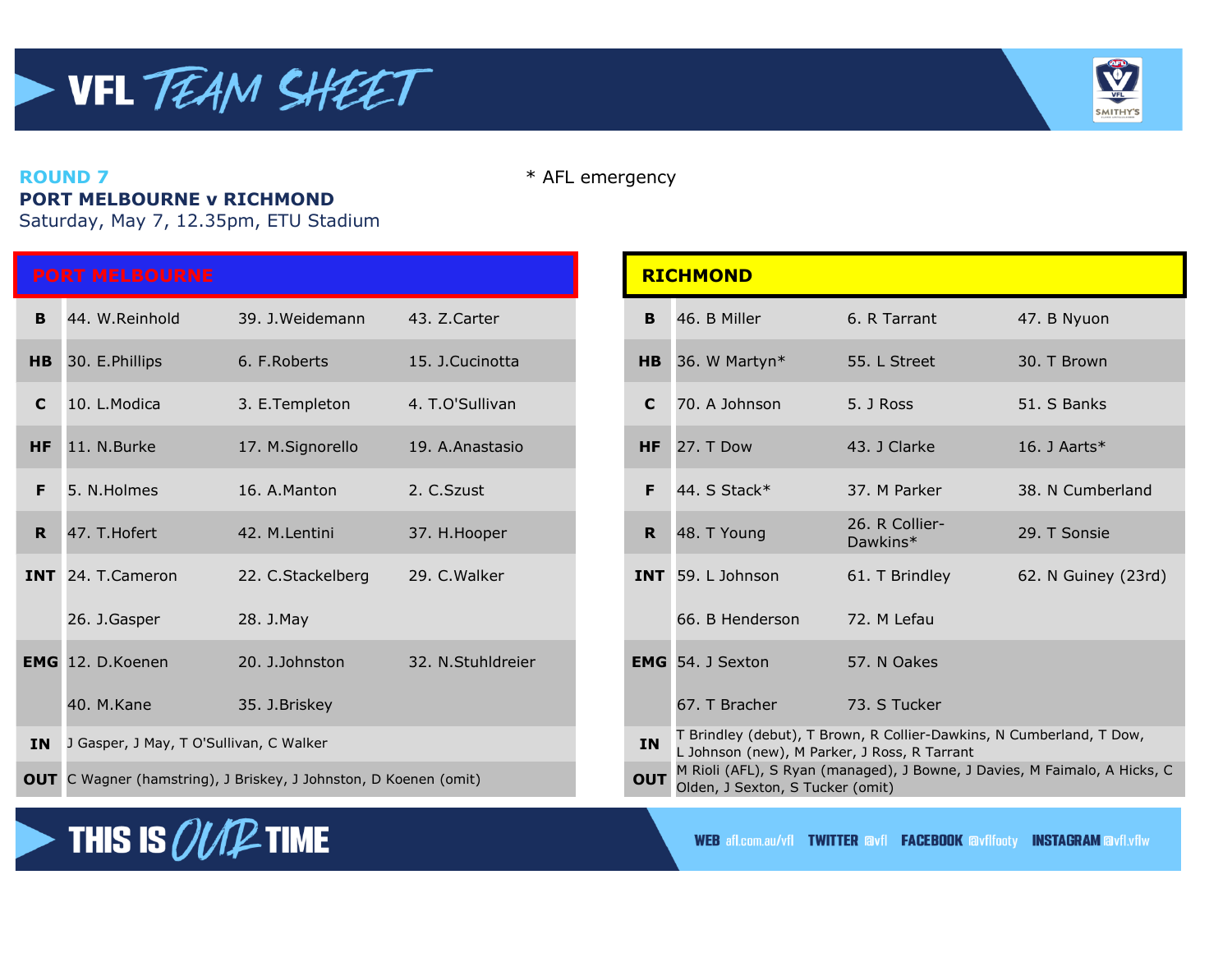

**ROUND 7** \* AFL emergency

#### **WERRIBEE v SYDNEY**

Sunday, May 7, 1.05pm, Avalon Airport Oval

|             | <b>WERRIBEE</b>                      |                                                             |                 |              | <b>SYDNEY</b>             |                                                        |               |
|-------------|--------------------------------------|-------------------------------------------------------------|-----------------|--------------|---------------------------|--------------------------------------------------------|---------------|
| B           | 14. R. William                       | 18. N. Cooper                                               | 19. C. Ham      | B            | 20. S.Reid*               | 43. L.Melican                                          | 42. R. Fox    |
| H B         | 3. M. Sodomaco                       | 9. L. Pinnuck                                               | 15. K. Declase  | <b>HB</b>    | 35. B.O'Connor            | 38. C.O'Riordan                                        | $17.W.Gould*$ |
| $\mathbf C$ | 2. O. Hanrahan                       | 4. T. Gribble                                               | 22. B. Malual   | $\mathbf{C}$ | 28. L. Taylor             | 34. M.Roberts                                          | 41. L.Rankin  |
| <b>HF</b>   | 7. N. Hayes                          | 1. H. Garoni                                                | 6. S. Mannagh   | <b>HF</b>    | 33. M.Sheather            | 32. J.Bell*                                            | 37. C. Warner |
| F           | 8. J. Henderson                      | 21. J. Porter                                               | 24. J. Dahlhaus | F            | 36. J.Amartey             | 18. C.Sinclair                                         | 15. S. Wicks  |
| <b>R</b>    | 50. S. Conway                        | 29. D. Brew                                                 | 10. J. Maishman | R            | 31. T. Hickey             | 3. D.Stephens                                          | 4. R.Clarke*  |
|             | <b>INT</b> 13. K. Gray               | 32. S. Paea                                                 | 55. L. Smart    |              | INT 55. H.Morrison        | 46. L.McAndrew<br>(23rd)                               | 51. W.Collis  |
|             | 57. M. Keast                         | 30. L. Rocci                                                |                 |              | 52. N.Shipley             | 53. J. Bartholomaeus                                   |               |
|             | <b>EMG</b> 12. A. Lual<br>16. T Boyd | 28. B Rowles                                                | 31. E. Jackson  |              | <b>EMG</b> 55. J. Laidler | 56. D.Cordell                                          |               |
|             |                                      | 34. J. Driscoll 35. S. Clohesy 36. S. El-Hawli 39. E. Ajang |                 |              | 60. F.Rogers              | 61. M. Geddes                                          |               |
| <b>IN</b>   | M Keast (new), J Maishman, S Paea    |                                                             |                 | <b>IN</b>    |                           | J Amartey, J Bell, R Fox, T Hickey, L McAndrew, S Reid |               |
|             |                                      |                                                             |                 |              |                           |                                                        |               |

|              | <b>WERRIBEE</b>                                |                                                             |                 |              | <b>SYDNEY</b>       |                                                                                    |               |  |
|--------------|------------------------------------------------|-------------------------------------------------------------|-----------------|--------------|---------------------|------------------------------------------------------------------------------------|---------------|--|
|              | <b>B</b> 14. R. William                        | 18. N. Cooper                                               | 19. C. Ham      | B            | 20. $S$ .Reid $*$   | 43. L.Melican                                                                      | 42. R.Fox     |  |
|              | HB 3. M. Sodomaco                              | 9. L. Pinnuck                                               | 15. K. Declase  |              | HB 35, B.O'Connor   | 38. C.O'Riordan                                                                    | $17.W.Gould*$ |  |
| $\mathbf{C}$ | 2. O. Hanrahan                                 | 4. T. Gribble                                               | 22. B. Malual   | $\mathbf{C}$ | 28. L. Taylor       | 34. M.Roberts                                                                      | 41. L.Rankin  |  |
| HF.          | 7. N. Hayes                                    | 1. H. Garoni                                                | 6. S. Mannagh   | <b>HF</b>    | 33. M.Sheather      | 32. J.Bell*                                                                        | 37. C. Warner |  |
| F.           | 8. J. Henderson                                | 21. J. Porter                                               | 24. J. Dahlhaus | F            | 36. J.Amartey       | 18. C. Sinclair                                                                    | 15. S. Wicks  |  |
| $\mathbf R$  | 50. S. Conway                                  | 29. D. Brew                                                 | 10. J. Maishman | $\mathbf R$  | 31. T. Hickey       | 3. D.Stephens                                                                      | 4. R.Clarke*  |  |
|              | <b>INT</b> 13. K. Gray                         | 32. S. Paea                                                 | 55. L. Smart    |              | INT 55. H. Morrison | 46. L.McAndrew<br>(23rd)                                                           | 51. W.Collis  |  |
|              | 57. M. Keast                                   | 30. L. Rocci                                                |                 |              | 52. N.Shipley       | 53. J.Bartholomaeus                                                                |               |  |
|              | 16. T Boyd<br><b>EMG</b> 12. A. Lual           | 28. B Rowles                                                | 31. E. Jackson  |              | EMG 55. J. Laidler  | 56. D.Cordell                                                                      |               |  |
|              |                                                | 34. J. Driscoll 35. S. Clohesy 36. S. El-Hawli 39. E. Ajang |                 |              | 60. F.Rogers        | 61. M. Geddes                                                                      |               |  |
|              | <b>IN</b> M Keast (new), J Maishman, S Paea    |                                                             |                 | <b>IN</b>    |                     | J Amartey, J Bell, R Fox, T Hickey, L McAndrew, S Reid                             |               |  |
|              | <b>OUT</b> E Jackson, A Lual (omit), N Gribble |                                                             |                 |              |                     | <b>OUT</b> A Anderson, D Cordell, W Edwards, M Geddes, I Hughes, K Pfrengle (omit) |               |  |



**WEB afl.com.au/vfl TWITTER Avfl FACEBOOK Avflfooty INSTAGRAM Avfl.vflw**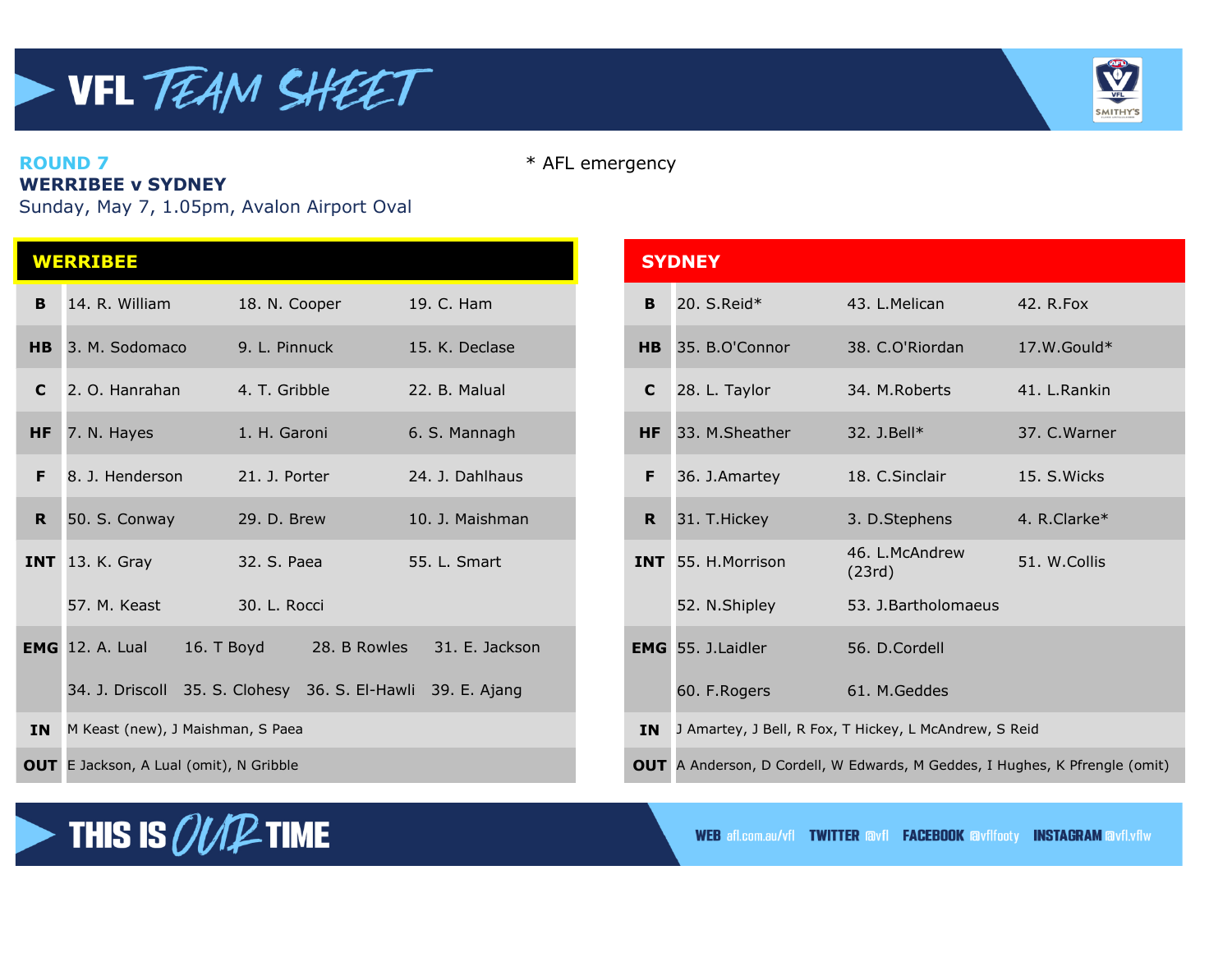

**ROUND 7** \* AFL emergency

## **SANDRINGHAM v NORTHERN BULLANTS**

Saturday, May 7, 2.05pm, Wilson Storage Trevor Barker Beach Oval

|             | <b>SANDRINGHAM</b>       |                                                                  |                |             | <b>NORTHERN BULLANTS</b>                                             |                   |                  |
|-------------|--------------------------|------------------------------------------------------------------|----------------|-------------|----------------------------------------------------------------------|-------------------|------------------|
| B.          | 27. O. Adams             | 34. T. Highmore                                                  | 31. J. Lienert | B           | 10. M. King                                                          | 33. J. Collins    | 20. M. El Nour   |
| H B         | 14. J. Geary             | 37. L. Connolly                                                  | 11. H. Clark   |             | HB 22. S. Martin                                                     | 32. B. De Bolfo   | 13. M. Gundry    |
| C           | 30. M. Allison           | 70. B. Watson                                                    | 45. J. Peris   | $\mathbf C$ | 28. B. Knight                                                        | 1. T. Wilson      | 15. E. Penrith   |
| <b>HF</b>   | 59. O. Lowe (23rd)       | 15. J. Billings                                                  | 25. D. Kent    | HF          | 35. M. Doreian                                                       | 19. A. Courtney   | 3. J. Velissaris |
| F           | 43. C. Sharman           | 65. C. Carey                                                     | 64. J. Lohmann | F           | 5. W. Murphy                                                         | 26. J. Boyd       | 16. T. Smith     |
| $\mathbf R$ | 38. T. Campbell*         | 23. J. Bytel                                                     | 24. M. Owens   | R           | 14. L. Podhajski                                                     | 7. K. Dunkley     | 21. J. Barling   |
|             | INT 50. A. Seaton        | 62. M. Riordan                                                   | 55. G. Lok     |             | INT 24. N. Honey                                                     | 37. P. Gentile    | 34. T. Mills     |
|             | 75. S. Dunell            | 46. J. Kyle                                                      |                |             | 30. H. Kennedy                                                       | 18. W. Mitchell   |                  |
|             | <b>EMG</b> 57. J. McHale | 53. R. Virtue                                                    | 60. M. Harms   |             | <b>EMG</b> 9. S. Brazier                                             | 17. R. Gardner    | 25. B. Hurley    |
|             | 69. L. Hayes             | 79. N. Hodgson                                                   | 61. T. Milne   |             | 36. K. Quirk                                                         | 49. B. Nikolovski |                  |
| <b>IN</b>   |                          | T Campbell, H Clark, J Kyle, J Lienert (debut), C Sharman        |                | <b>IN</b>   | P Gentile, T Mills, W Mitchell                                       |                   |                  |
| <b>OUT</b>  | $1$ McHalo (amit)        | Z Jones (AFL), R Byrnes, D Joyce (AFL emerg), M Heath (managed), |                |             | <b>OUT</b> M Day (concussion), T Jones (concussion), B Hurley (omit) |                   |                  |

| <b>IDRINGHAM</b>   |                                                                  |                | <b>NORTHERN BULLANTS</b> |                                          |                                                                      |                  |
|--------------------|------------------------------------------------------------------|----------------|--------------------------|------------------------------------------|----------------------------------------------------------------------|------------------|
| 27. O. Adams       | 34. T. Highmore                                                  | 31. J. Lienert | B                        | 10. M. King                              | 33. J. Collins                                                       | 20. M. El Nour   |
| 14. J. Geary       | 37. L. Connolly                                                  | 11. H. Clark   | $H$ B                    | 22. S. Martin                            | 32. B. De Bolfo                                                      | 13. M. Gundry    |
| 30. M. Allison     | 70. B. Watson                                                    | 45. J. Peris   | $\mathbf{C}$             | 28. B. Knight                            | 1. T. Wilson                                                         | 15. E. Penrith   |
| 59. O. Lowe (23rd) | 15. J. Billings                                                  | 25. D. Kent    | <b>HF</b>                | 35. M. Doreian                           | 19. A. Courtney                                                      | 3. J. Velissaris |
| 43. C. Sharman     | 65. C. Carey                                                     | 64. J. Lohmann | F.                       | 5. W. Murphy                             | 26. J. Boyd                                                          | 16. T. Smith     |
| 38. T. Campbell*   | 23. J. Bytel                                                     | 24. M. Owens   | R                        | 14. L. Podhajski                         | 7. K. Dunkley                                                        | 21. J. Barling   |
| 50. A. Seaton      | 62. M. Riordan                                                   | 55. G. Lok     |                          | INT 24. N. Honey                         | 37. P. Gentile                                                       | 34. T. Mills     |
| 75. S. Dunell      | 46. J. Kyle                                                      |                |                          | 30. H. Kennedy                           | 18. W. Mitchell                                                      |                  |
| 57. J. McHale      | 53. R. Virtue                                                    | 60, M. Harms   |                          | <b>EMG</b> 9. S. Brazier                 | 17. R. Gardner                                                       | 25. B. Hurley    |
| 69. L. Hayes       | 79. N. Hodgson                                                   | 61. T. Milne   |                          | 36. K. Quirk                             | 49. B. Nikolovski                                                    |                  |
|                    | T Campbell, H Clark, J Kyle, J Lienert (debut), C Sharman        |                |                          | <b>IN</b> P Gentile, T Mills, W Mitchell |                                                                      |                  |
| J McHale (omit)    | Z Jones (AFL), R Byrnes, D Joyce (AFL emerg), M Heath (managed), |                |                          |                                          | <b>OUT</b> M Day (concussion), T Jones (concussion), B Hurley (omit) |                  |



**WEB afl.com.au/vfl TWITTER Avfl FACEBOOK Avflfooty INSTAGRAM Avfl.vflw**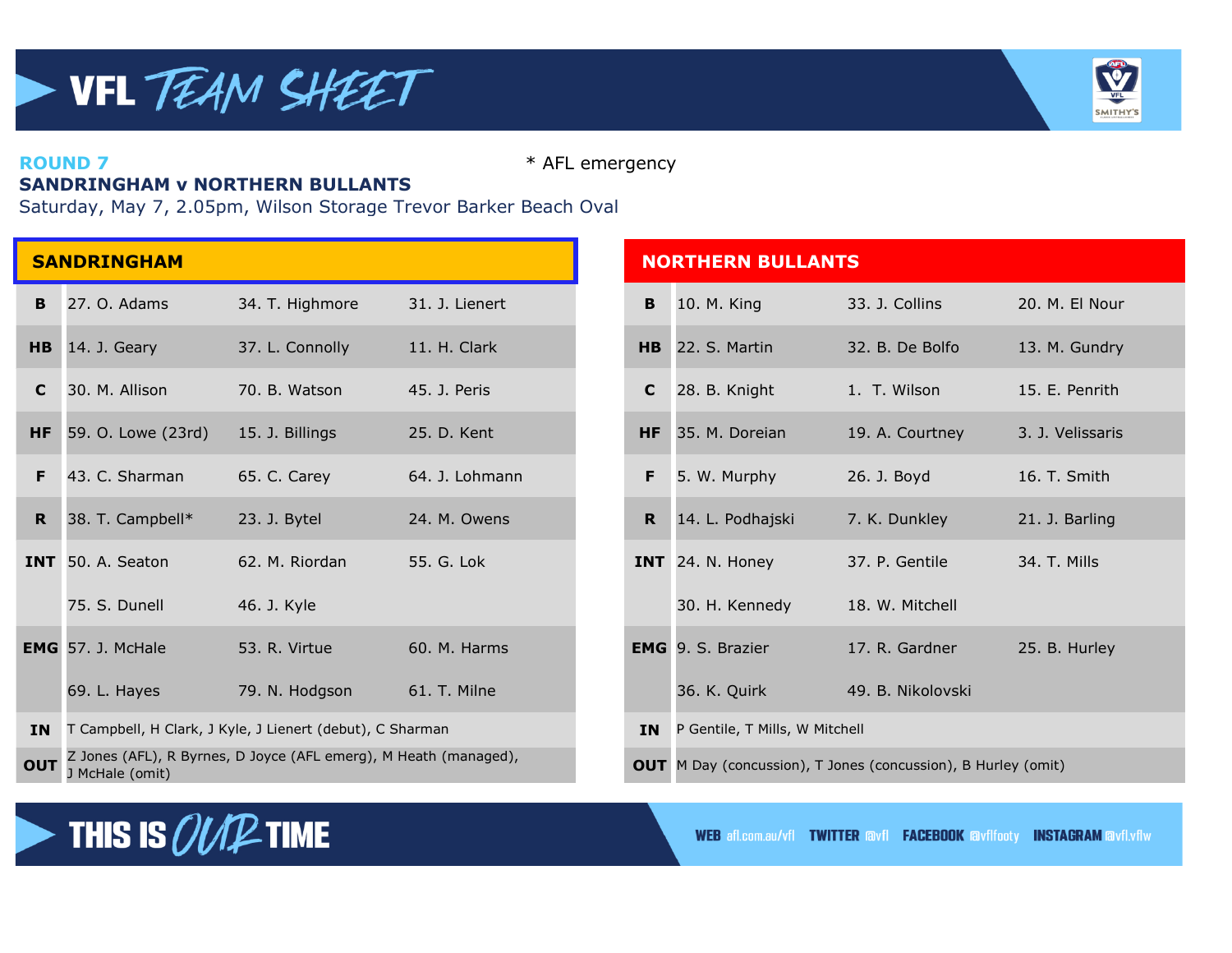

#### **ROUND 7** \* AFL emergency **WILLIAMSTOWN v GOLD COAST**

Saturday, May 7, 2.05pm, Williamstown

|              | <b>WILLIAMSTOWN</b>                                 |                           |                 |             | <b>GOLD COAST</b>        |                                                                      |                   |  |
|--------------|-----------------------------------------------------|---------------------------|-----------------|-------------|--------------------------|----------------------------------------------------------------------|-------------------|--|
| B            | 18. J Greiser                                       | 29. H Macreadie           | 5. B Monk       | B           | 38. R. Nicholls          | 46. C. Graham                                                        | 45. S. Brock      |  |
|              | HB 42. K Dawson                                     | 17. F O'Dwyer             | 25. T Miles     | <b>HB</b>   | 43. J. McLennan          | 31. M. Andrew                                                        | 17. O. Markov $*$ |  |
| $\mathbf{C}$ | 9. L Stapleton                                      | 6. L Hunt                 | 13. N Gadsby    | $\mathbf c$ | 2. R. Atkins*            | 33. C. Constable                                                     | 3. J. Bowes       |  |
| <b>HF</b>    | 36. D Henderson                                     | 19. N Gown                | 7. J Gallucci   | <b>HF</b>   | 26. S. Flanders          | 29. C. Burgess                                                       | 6. A. Sexton      |  |
| F.           | 3. C Rich                                           | 20. J Ottavi              | 38. M Philpot   | F           | 44. D. Macpherson*       | 12. S. Day                                                           | 40. J. Jeffrey    |  |
| R.           | 11. T Downie                                        | 1. H Bertoli-<br>Simmonds | 14. J Toner     | $\mathbf R$ | 49. N. Moyle             | 36. E. Hollands                                                      | 5. A. Davies*     |  |
|              | <b>INT</b> 15. C Preston                            | 35. B Woodfull            | 8. N Mellington |             | INT 42. P. Murtagh       | 47. H. Paul Oea                                                      | 48. M. Conroy     |  |
|              | 32. D Andrews                                       | 12. E Soylemez            |                 |             | 21. J. Tsitas            | 51. L. Macnab (23rd)                                                 |                   |  |
|              | <b>EMG</b> 40. N Lever                              |                           |                 |             | <b>EMG</b> 58. J Lockett | 59. J Foggo                                                          |                   |  |
|              |                                                     |                           |                 |             | 62. J. Griffiths         | 63. R. Stone                                                         |                   |  |
| <b>IN</b>    | N Gadsby, J Gallucci, J Ottavi                      |                           |                 | <b>IN</b>   |                          | M Conroy, A Davies, L Macnab, D Macpherson, O Markov                 |                   |  |
|              | <b>OUT</b> 1 Cousins B Myers C Polson (all injured) |                           |                 |             |                          | <b>OUT</b> R Thompson (AFI) W Bella F Brown M Dumas 11 ockett (omit) |                   |  |

|                | <b>WILLIAMSTOWN</b>                                   |                           |                 |           | <b>GOLD COAST</b>                                    |                                                                   |                   |
|----------------|-------------------------------------------------------|---------------------------|-----------------|-----------|------------------------------------------------------|-------------------------------------------------------------------|-------------------|
| B              | 18. J Greiser                                         | 29. H Macreadie           | 5. B Monk       | B         | 38. R. Nicholls                                      | 46. C. Graham                                                     | 45. S. Brock      |
|                | HB 42. K Dawson                                       | 17. F O'Dwyer             | 25. T Miles     |           | HB 43. J. McLennan                                   | 31. M. Andrew                                                     | 17. O. Markov $*$ |
| $\mathbf{C}$   | 9. L Stapleton                                        | 6. L Hunt                 | 13. N Gadsby    | C         | 2. R. Atkins*                                        | 33. C. Constable                                                  | 3. J. Bowes       |
| HF.            | 36. D Henderson                                       | 19. N Gown                | 7. J Gallucci   | HF        | 26. S. Flanders                                      | 29. C. Burgess                                                    | 6. A. Sexton      |
| F.             | 3. C Rich                                             | 20. J Ottavi              | 38. M Philpot   | F         | 44. D. Macpherson*                                   | 12. S. Day                                                        | 40. J. Jeffrey    |
| R <sub>1</sub> | 11. T Downie                                          | 1. H Bertoli-<br>Simmonds | 14. J Toner     | R.        | 49. N. Moyle                                         | 36. E. Hollands                                                   | 5. A. Davies*     |
|                | INT 15. C Preston                                     | 35. B Woodfull            | 8. N Mellington |           | INT 42. P. Murtagh                                   | 47. H. Paul Oea                                                   | 48. M. Conroy     |
|                | 32. D Andrews                                         | 12. E Soylemez            |                 |           | 21. J. Tsitas                                        | 51. L. Macnab (23rd)                                              |                   |
|                | EMG 40. N Lever                                       |                           |                 |           | <b>EMG</b> 58. J Lockett                             | 59. J Foggo                                                       |                   |
|                |                                                       |                           |                 |           | 62. J. Griffiths                                     | 63. R. Stone                                                      |                   |
|                | IN N Gadsby, J Gallucci, J Ottavi                     |                           |                 | <b>IN</b> | M Conroy, A Davies, L Macnab, D Macpherson, O Markov |                                                                   |                   |
|                | <b>OUT</b> J Cousins, B Myers, C Polson (all injured) |                           |                 |           |                                                      | OUT R Thompson (AFL), W Bella, F Brown, M Dumas, J Lockett (omit) |                   |



**WEB** afl.com.au/vfl **TWITTER avfl FACEBOOK** avflfooty **INSTAGRAM** avfl.vflw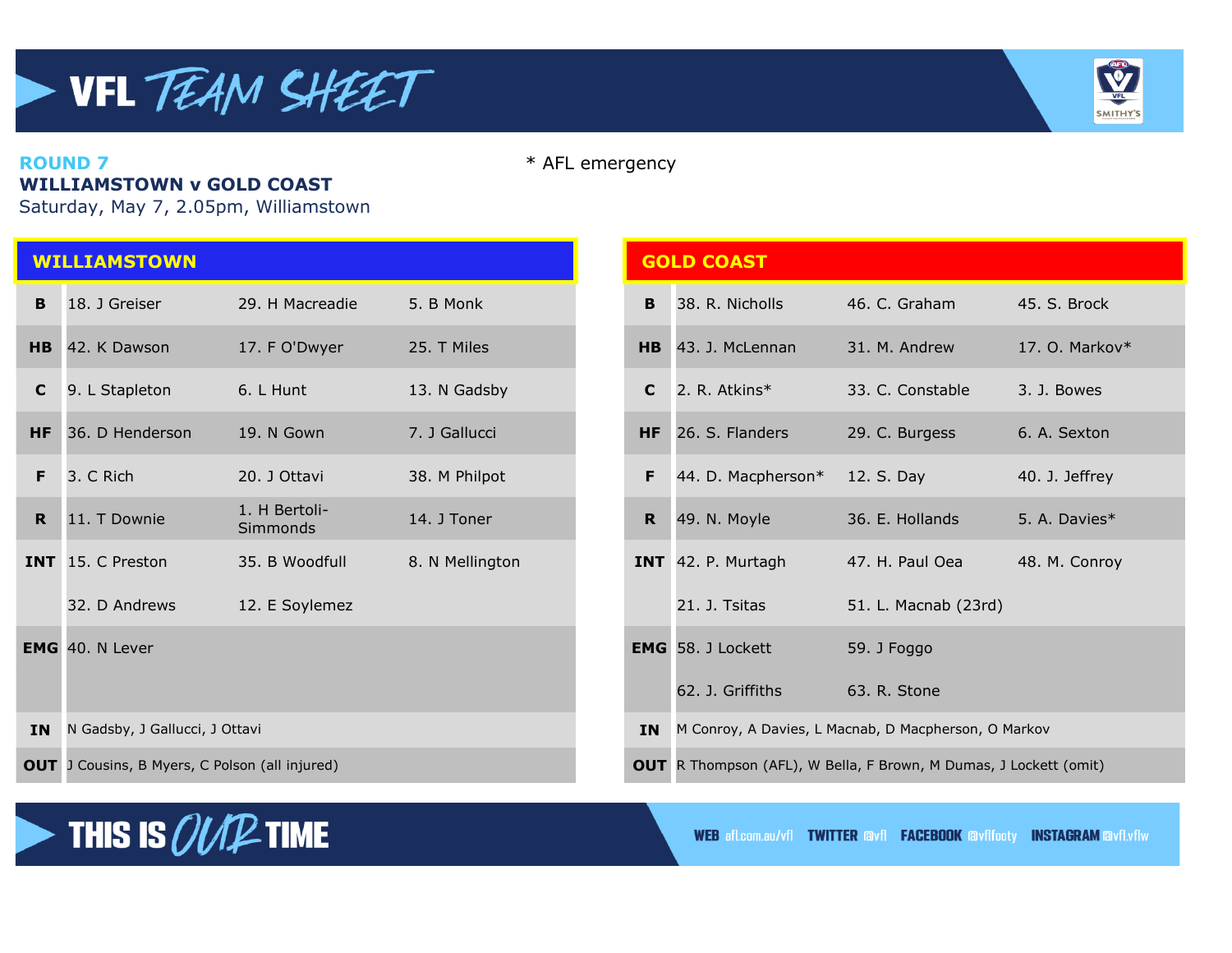

#### **ROUND 7** \* AFL emergency **NORTH MELBOURNE v GEELONG**

Saturday, May 7, 3.05pm, Aegis Park

THIS IS  $\mathcal{OUP}$  time

## **NORTH MELBOURNE GEELONG B** 53. M. Hore 41. M. McGuinness\* 78. A. Wright **B** 50. D. Capiron 90. D. Schilder 74. B. Lloyd **HB** 52. S. Collins 61. M. Mitchell-**C** 46. D. Tyson 59. J. Lipscombe 33. P. Walker **C** 68. T. Feely 40. L. Dahlhaus 48. B. Crofts **HF** 24. T. Powell\* 35. C. Lazzaro 48. H. Murphy **HF** 64. T. Pannucio 85. L. Waddell 52. J. McLachlan **R** 66. Z. Monkhorst 49. H. Jones 54. K. Answerth **R** 33. S. Neale 57. J. Chalcraft 10. M. Knevitt\* **INT** 56. Y. Dib 57. C. Smith (23rd) 60. J. Guthrie **INT** 39. Z. Guthrie\* 62. M. Herbert (23rd) 17. E. Ratugolea\* 70. J. Watkins 75. C. Weightman 56. W. Christie 77. S. Carlin **EMG** 50. H. Dick 55. C. Hinkley **EMG** 59. N. Harris 70. L. Herbert 69. F. Marris 58. B. Stevens 68. D. Stone 68. At the state of the state of the state 65. Galacraft 65. J. Evans **IN** C. Comben, M. Mitchell-Russell, C Smith, D Tyson, C Weightman W Christie (debut), L Dahlhaus, O Dempsey, D Schilder (debut), E **OUT** J Anderson (AFL), K Hayden (AFL emerg), J Goater, W Phillips (managed), **OUT OUT** C Hinkley (omit)

# Russell 34. J. Archer **HB** 47. M. Ling 92. D. Weigl 54. O. Tate **F** 30. C. Comben 32. J. Edwards 47. M. Walker **F** 53. C. Sprague 23. G. Rohan 28. O. Dempsey\* Ratugolea, D Weigl (debut) F Evans, C Stephens (AFL), R Abbott (calf), A Byrne (concussion), N Stevens (injured), L McCarthy (omit)

**WEB afl.com.au/vfl TWITTER FAVIL FACEBOOK FROM FROM THISTAGRAM FROM THE**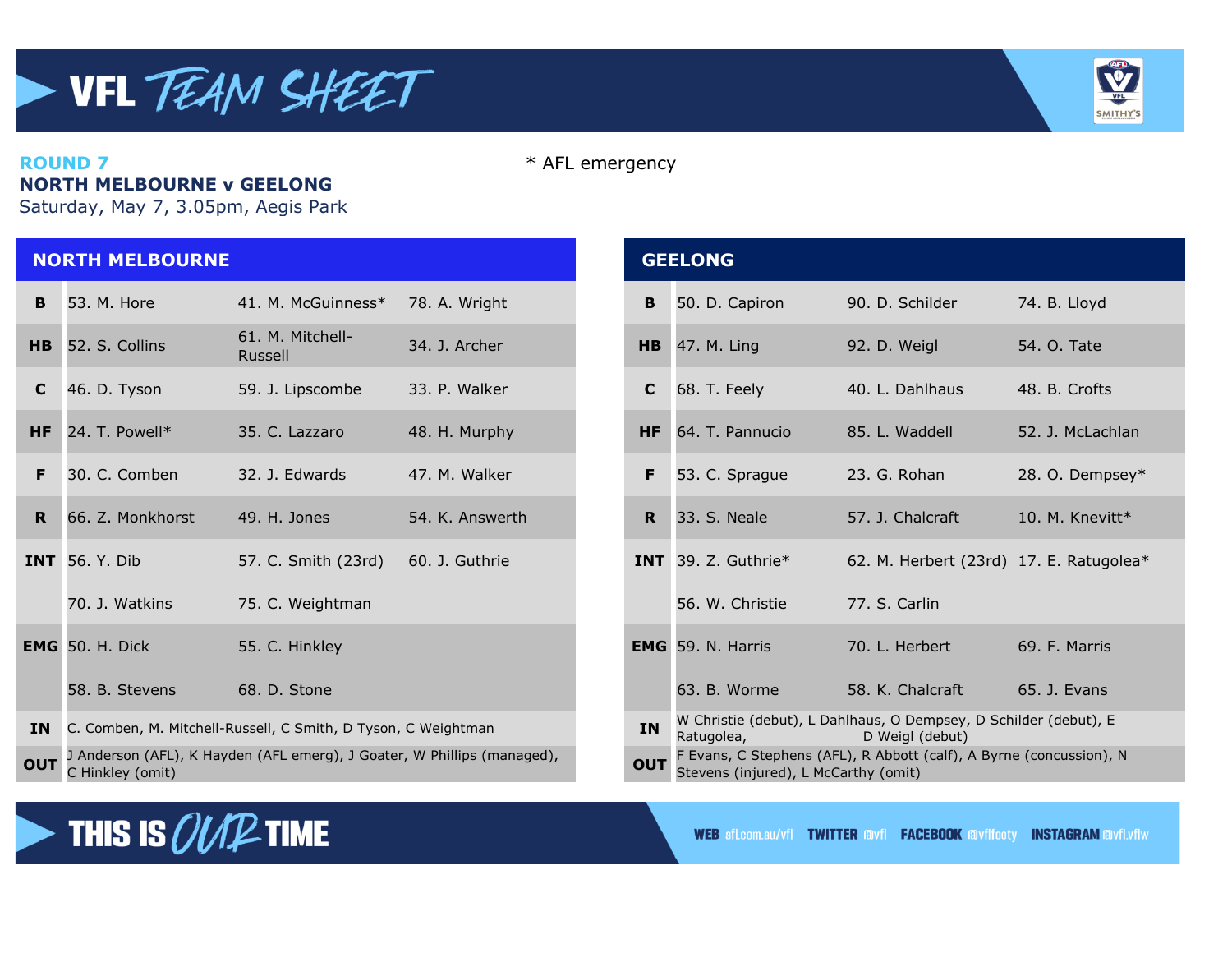

**ROUND 7** \* AFL emergency

## **FRANKSTON v CARLTON**

Saturday, May 7, 7.05pm, Skybus Stadium

|           | <b>FRANKSTON</b>                               |                                                                |                  |           | <b>CARLTON</b>                                                    |                                                           |                    |
|-----------|------------------------------------------------|----------------------------------------------------------------|------------------|-----------|-------------------------------------------------------------------|-----------------------------------------------------------|--------------------|
| B.        | 4. M. Williams                                 | 44. T.Duman                                                    | 13. J. Voss      | B.        | 22. C. Marchbank                                                  | 41. D. Akuei                                              | 17. B. Kemp        |
|           | HB 20. B. Welsh                                | 18. J.Lloyd                                                    | 26. W. Arthurson |           | HB 77. A. Cincotta                                                | 71. S. Radovanovic                                        | 37. J. Boyd*       |
| C         | 15. R. Stoddart                                | 7. W. Fordham                                                  | 8. S. Fletcher   | C.        | 31. T. Williamson                                                 | 2. P. Dow $*$                                             | 43. W. Setterfield |
| <b>HF</b> | 41. K. Jacobson                                | 1. J. Begley                                                   | 5. K. Owens      | <b>HF</b> | 46. M. Cottrell*                                                  | 3. J. Motlop*                                             | 34. S. Philp       |
| F         | 22 C. Riley                                    | 16. J. Rendell                                                 | 40. J. Burton    | F.        | 79. B. Crocker                                                    | 52. J. Glass-McCasker 54. N. Cahill                       |                    |
| R         | 25. L.Reidy                                    | 12. T. Mynott                                                  | 2. J. Newman     |           | R 45. A. Mirkov                                                   | 50. W. Hayes                                              | 8. L. Fogarty      |
|           | INT 38. C. Nayna                               | 31. B. McKay                                                   | 9. T. Murphy     |           | INT 51. T. North                                                  | 59. J. Trudgeon                                           | 80. A. Stevens (2  |
|           | 6. T. Small                                    | 14. L. Hiscock                                                 |                  |           | 65. J. Cripps                                                     | 72. D. Handley                                            |                    |
|           | <b>EMG</b> 29. J. Florent                      | 27. A. Grant                                                   |                  |           | EMG 62. M. Shannon 63. Z. Barzen 64. C. Stephens 67. D. Porter    |                                                           |                    |
|           | 33. T. Barlow                                  | 34. J Clarke                                                   |                  |           |                                                                   | 70. O. Sanders 73. L. Goetz 76. L. Swaney 78. H. Hamilton |                    |
| <b>IN</b> | L Hiscock, K Jacobson (debut), B Welsh (debut) |                                                                |                  |           | IN D Handley, C Marchbank, W Setterfield, C Stephens              |                                                           |                    |
|           |                                                | <b>OUT</b> P Roseby (managed), W Walker (knee), J Stern (omit) |                  |           | OUT L Plowman (AFL), T Leiu, Z Maher (Young Guns), C Hirst (omit) |                                                           |                    |

| <b>FRANKSTON</b> |                                                         |                |                  |    | <b>CARLTON</b>                                                           |                                                                |                       |  |
|------------------|---------------------------------------------------------|----------------|------------------|----|--------------------------------------------------------------------------|----------------------------------------------------------------|-----------------------|--|
| B.               | 4. M. Williams                                          | 44. T.Duman    | 13. J. Voss      | B  | 22. C. Marchbank                                                         | 41. D. Akuei                                                   | 17. B. Kemp           |  |
|                  | HB 20. B. Welsh                                         | 18. J.Lloyd    | 26. W. Arthurson | HB | 77. A. Cincotta                                                          | 71. S. Radovanovic                                             | 37. J. Boyd*          |  |
| $\mathbf{C}$     | 15. R. Stoddart                                         | 7. W. Fordham  | 8. S. Fletcher   | C. | 31. T. Williamson                                                        | 2. P. Dow $*$                                                  | 43. W. Setterfield    |  |
|                  | HF 41. K. Jacobson                                      | 1. J. Begley   | 5. K. Owens      |    | HF 46. M. Cottrell*                                                      | 3. J. Motlop $*$                                               | 34. S. Philp          |  |
| F.               | 22 C. Riley                                             | 16. J. Rendell | 40. J. Burton    | F  | 79. B. Crocker                                                           | 52. J. Glass-McCasker 54. N. Cahill                            |                       |  |
|                  | $R$ 25. L. Reidy                                        | 12. T. Mynott  | 2. J. Newman     | R. | 45. A. Mirkov                                                            | 50. W. Hayes                                                   | 8. L. Fogarty         |  |
|                  | INT 38. C. Nayna                                        | 31. B. McKay   | 9. T. Murphy     |    | INT 51. T. North                                                         | 59. J. Trudgeon                                                | 80. A. Stevens (23rd) |  |
|                  | 6. T. Small                                             | 14. L. Hiscock |                  |    | 65. J. Cripps                                                            | 72. D. Handley                                                 |                       |  |
|                  | <b>EMG</b> 29. J. Florent                               | 27. A. Grant   |                  |    |                                                                          | EMG 62. M. Shannon 63. Z. Barzen 64. C. Stephens 67. D. Porter |                       |  |
|                  | 33. T. Barlow                                           | 34. J Clarke   |                  |    |                                                                          | 70. O. Sanders 73. L. Goetz 76. L. Swaney 78. H. Hamilton      |                       |  |
|                  | IN L Hiscock, K Jacobson (debut), B Welsh (debut)       |                |                  |    | D Handley, C Marchbank, W Setterfield, C Stephens                        |                                                                |                       |  |
|                  | OUT P Roseby (managed), W Walker (knee), J Stern (omit) |                |                  |    | <b>OUT</b> L Plowman (AFL), T Leiu, Z Maher (Young Guns), C Hirst (omit) |                                                                |                       |  |



**WEB afl.com.au/vfl TWITTER Avfl FACEBOOK Avflfooty INSTAGRAM Avfl.vflw**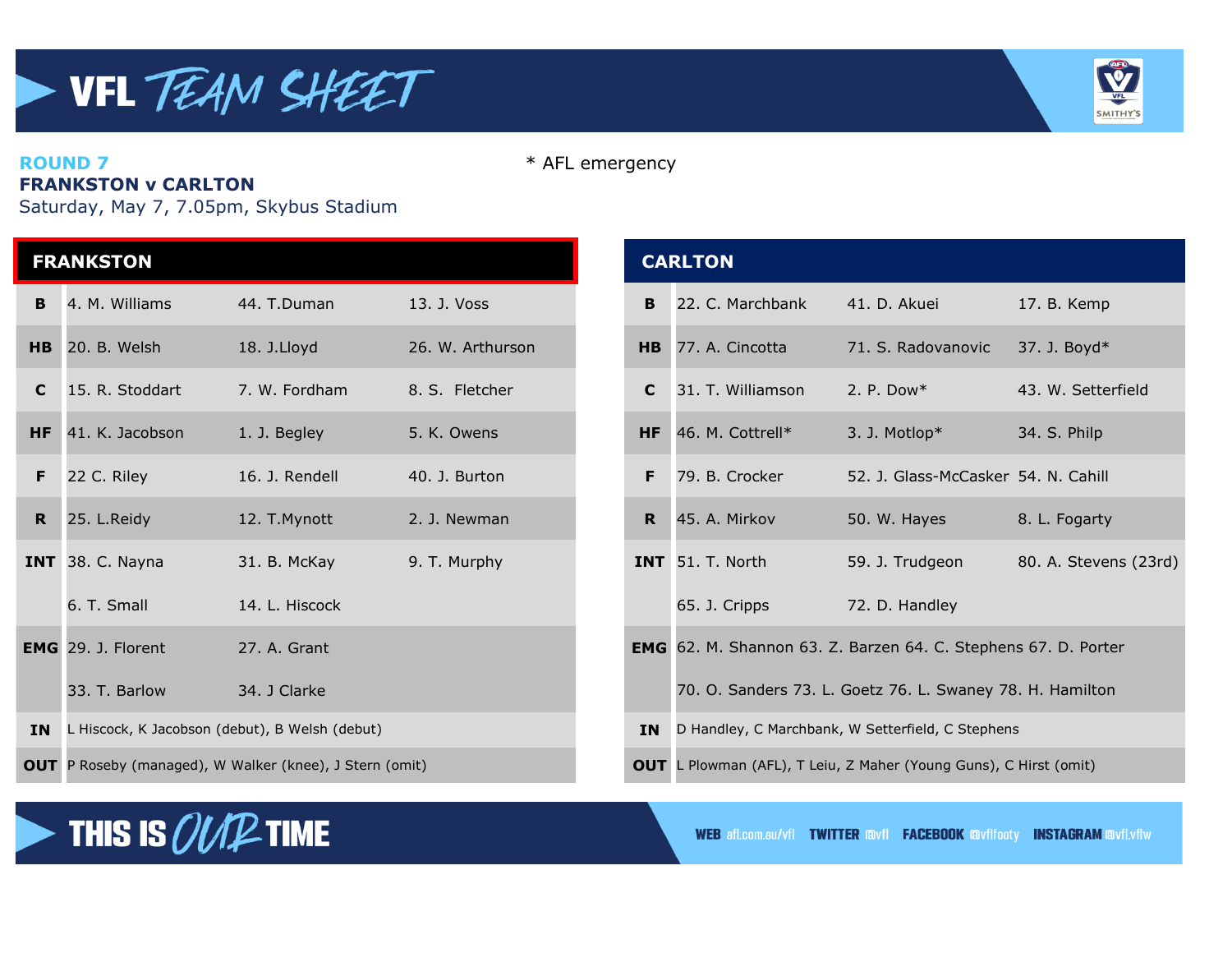## VFL TEAM SHEET  $\blacktriangleright$



#### **ROUND 7** \* AFL emergency **CASEY DEMONS v SOUTHPORT**

Sunday, May 8, 12.35pm, Casey Fields

THIS IS  $\mathcal{OUP}$  time

| <b>CASEY DEMONS</b> |                                                                                       |                                 |                | <b>SOUTHPORT</b> |                                                       |                 |                 |
|---------------------|---------------------------------------------------------------------------------------|---------------------------------|----------------|------------------|-------------------------------------------------------|-----------------|-----------------|
| B                   | 71. M Buntine                                                                         | 20. A Tomlinson                 | 41. J McVee    | B                | 4. M. Manteit                                         | 6. M. Spencer   | 18. J. Foon     |
| <b>HB</b>           | 33. O Baker                                                                           | 79. C Ellison                   | 34. D Smith    | H <sub>B</sub>   | 29. K. Boakye                                         | 22. A. Fyfe     | 19. J. Heron    |
| $\mathbf C$         | 19. F Rosman                                                                          | 27. L Dunstan                   | 12. T Bedford  | C                | 23. D. Charlesworth                                   | 10. M. Willis   | 5. R. Clark     |
| <b>HF</b>           | 16. B Laurie                                                                          | 26. S Weideman                  | 18. J Melksham | <b>HF</b>        | 35. R.King                                            | 1. B. Woodcock  | 28. J. Willams  |
| F.                  | 21. J VanRooyen                                                                       | 38. M Brown                     | 37. K Chandler | F                | 34. B. Gowers                                         | 13. M. Pescud   | 2. Z. Foot      |
| R <sub>1</sub>      | 28. M Daw                                                                             | 52. M White                     | 47. J Munro    | $\mathbf R$      | 15. F.Thurlow                                         | 3. J.Dawson     | 25. J.Joyce     |
|                     | <b>INT</b> 42. D Turner                                                               | 29.A Moniz-Wakefield 68. G Grey |                |                  | INT $8. S.$ Tape                                      | 12. J. Lockhart | 24. B. Crossley |
|                     | 54. R Steele                                                                          | 76. T McRae (23rd)              |                |                  | 30. M. Selsby                                         | 11. T. Fields   |                 |
|                     | <b>EMG</b> 74. B Milford                                                              | 73. J Bell                      | 70. M Johnson  |                  | <b>EMG</b> 31. R. Bowman                              | 14. C. Searle   | 7. R. Davis     |
|                     | 78. L Goonan                                                                          | 58. T Edwards                   | 56. R Baldi    |                  | 38. T. Reeves                                         | 37. R. Gilmore  |                 |
| <b>IN</b>           | T Bedford, L Dunstan, C Ellison, T McRae (debut), J Melksham,<br>D Turner, S Weideman |                                 |                | <b>IN</b>        | B Crossley, S Tape, J Williams                        |                 |                 |
|                     | OUT Z Andrewartha, R Baldi, J Bell, L Goonan, M Johnson, B Milford, H Neocleous       |                                 |                |                  | <b>OUT</b> M Doran (knee), R Gilmore, T Miller (omit) |                 |                 |

| <b>SOUTHPORT</b> |                                                       |                 |                 |  |  |  |
|------------------|-------------------------------------------------------|-----------------|-----------------|--|--|--|
| B                | 4. M. Manteit                                         | 6. M. Spencer   | 18. J. Foon     |  |  |  |
| HB.              | 29. K. Boakye                                         | 22. A. Fyfe     | 19. J. Heron    |  |  |  |
| $\mathbf C$      | 23. D. Charlesworth                                   | 10. M. Willis   | 5. R. Clark     |  |  |  |
| <b>HF</b>        | 35. R.King                                            | 1. B. Woodcock  | 28. J. Willams  |  |  |  |
| F                | 34. B. Gowers                                         | 13. M. Pescud   | 2. Z. Foot      |  |  |  |
| R.               | 15. F. Thurlow                                        | 3. J.Dawson     | 25. J.Joyce     |  |  |  |
|                  | INT 8. S. Tape                                        | 12. J. Lockhart | 24. B. Crossley |  |  |  |
|                  | 30. M. Selsby                                         | 11. T. Fields   |                 |  |  |  |
|                  | <b>EMG</b> 31, R. Bowman                              | 14. C. Searle   | 7. R. Davis     |  |  |  |
|                  | 38. T. Reeves                                         | 37. R. Gilmore  |                 |  |  |  |
| <b>IN</b>        | B Crossley, S Tape, J Williams                        |                 |                 |  |  |  |
|                  | <b>OUT</b> M Doran (knee), R Gilmore, T Miller (omit) |                 |                 |  |  |  |

**WEB** afl.com.au/vfl **TWITTER avfl FACEBOOK** avflfooty **INSTAGRAM** avfl.vflw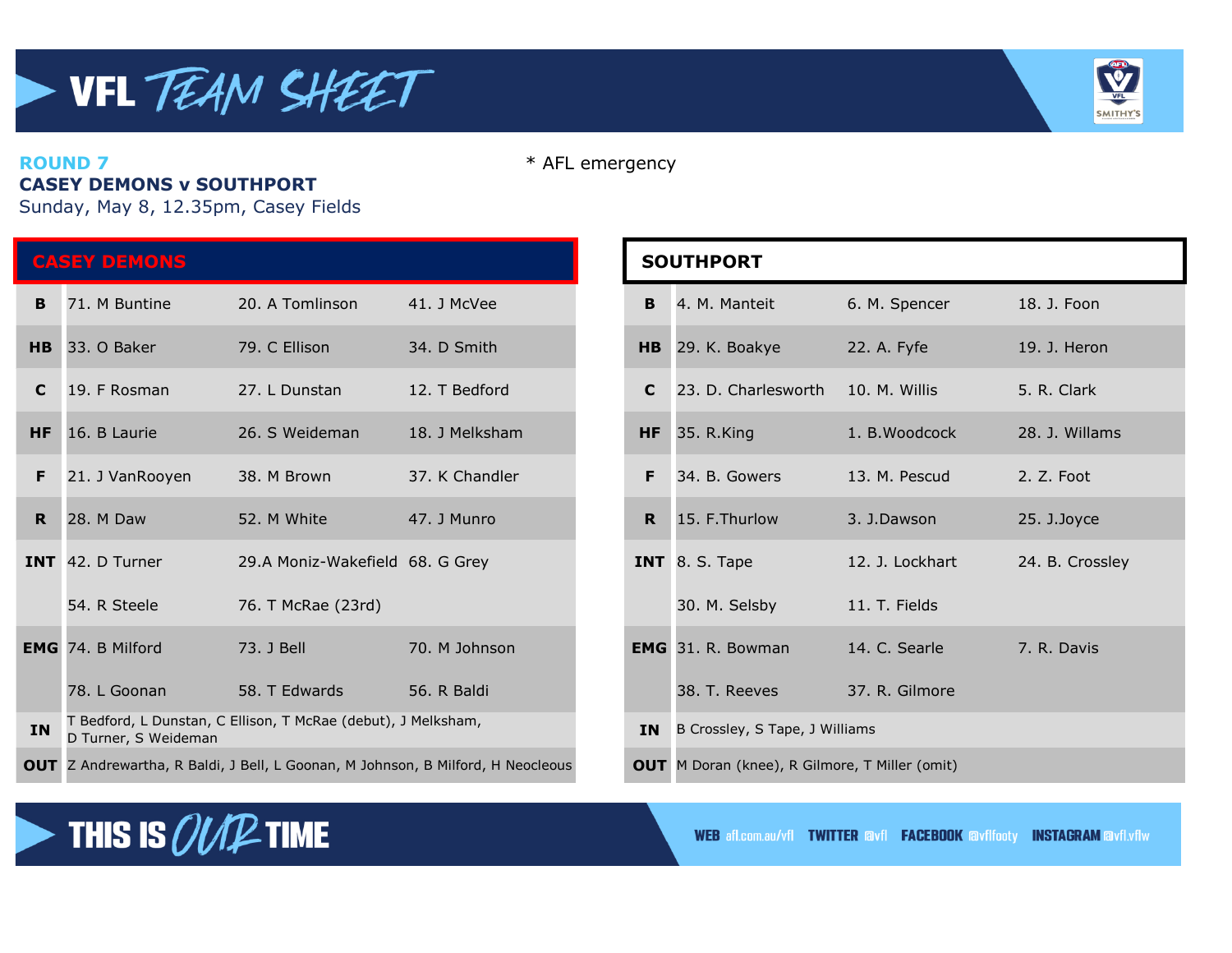

**ESSENDON v BOX HILL HAWKS**

Sunday, May 8, 2.10pm, Windy Hill

| ESSENDON       |                                                                                              |                   |                 | <b>BOX HILL HAWKS</b> |                                                              |                 |                 |
|----------------|----------------------------------------------------------------------------------------------|-------------------|-----------------|-----------------------|--------------------------------------------------------------|-----------------|-----------------|
| B              | 30. B Zerk-Thatcher* 77. J Fitzgerald                                                        |                   | 38. C Brand     | B                     | 35. J. Morris                                                | 28. K. Hartigan | 50. D. Mascitti |
| H <sub>B</sub> | 41. C McBride                                                                                | 36. G McDonagh    | 28. A Lord      | <b>HB</b>             | 41. C. Downie                                                | 54. J. Blanck   | 66. M. De Wit   |
| C.             | 70. C Anderson                                                                               | 33. B Ham*        | 53. S Conforti  | C                     | 65. J. Cunico                                                | 27. N. Long     | 17. D. Howe $*$ |
| <b>HF</b>      | 43. A McDonald-<br>Tipunwuti                                                                 | 32. J Eyre        | 49. T Hird      | <b>HF</b>             | 40. S. Mitchell                                              | 30. S. Butler   | 33. T. Brockma  |
| F              | 10. A Francis*                                                                               | 26. K Baldwin*    | 40. T Wanganeen | F.                    | 29. J. Serong                                                | 39. E. Jeka     | 43. J. Saunders |
| R <sub>1</sub> | 66. B Archard                                                                                | 51. S Rasinac     | 60. J Atley     | $\mathbf R$           | 91. D Brinker-Ritchie<br>(23rd)                              | 88. J. Parsons  | 26. L. Shiels*  |
|                | <b>INT</b> 76. J Sutton                                                                      | 80 A. Hird (23rd) | 59. P Bannister |                       | INT 60. E Phillips                                           | 55. C. Porter   | 62. S. Horner   |
|                | 52. K Weightman                                                                              | 75. M Simpson     |                 |                       | 64. B. Grey                                                  | 52. B. Cavarra  |                 |
|                | <b>EMG</b> 58. B Jolley                                                                      | 71. L Godden      | 79. C McLeod    |                       | <b>EMG</b> 56. F. Greene                                     | 63. L. Wynd     | 80. M. Sruk     |
|                | 72. L Rayner                                                                                 | 68. J Iacobaccio  | 74. W Hoare     |                       | 61. M. Hall                                                  | 79. C. Beasley  |                 |
| <b>IN</b>      | C Anderson, K Baldwin, P Bannister, A Francis, A Hird,<br>A McDonald-Tipungwuti, T Wanganeen |                   |                 | <b>IN</b>             | T. Brockman, C. Downie, L. Shiels                            |                 |                 |
| <b>OUT</b>     | N Bryan, N Hind (AFL), L Godden, J Iacobaccio, D Landt,<br>C Molend D Daccu (amit)           |                   |                 |                       | <b>OUT</b> H. Beasley (hamstring), F. Greene, L. Wynd (omit) |                 |                 |

### **ROUND 7** \* AFL emergency

## **BOX HILL HAWKS** Tipunwuti 32. J Eyre 49. T Hird **HF** 40. S. Mitchell 30. S. Butler 33. T. Brockman 91. D Brinker-Ritchie 91. D'Brinker-Kitchie 88. J. Parsons 26. L. Shiels\* **INT** 60. E Phillips 55. C. Porter 62. S. Horner 64. B. Grey 52. B. Cavarra **EMG** 56. F. Greene 63. L. Wynd 80. M. Sruk 61. M. Hall 79. C. Beasley C McLeod, P Pascu (omit) H. Beasley (hamstring), F. Greene, L. Wynd (omit) McLeod, P Pascu (omit) IN T. Brockman, C. Downie, L. Shiels